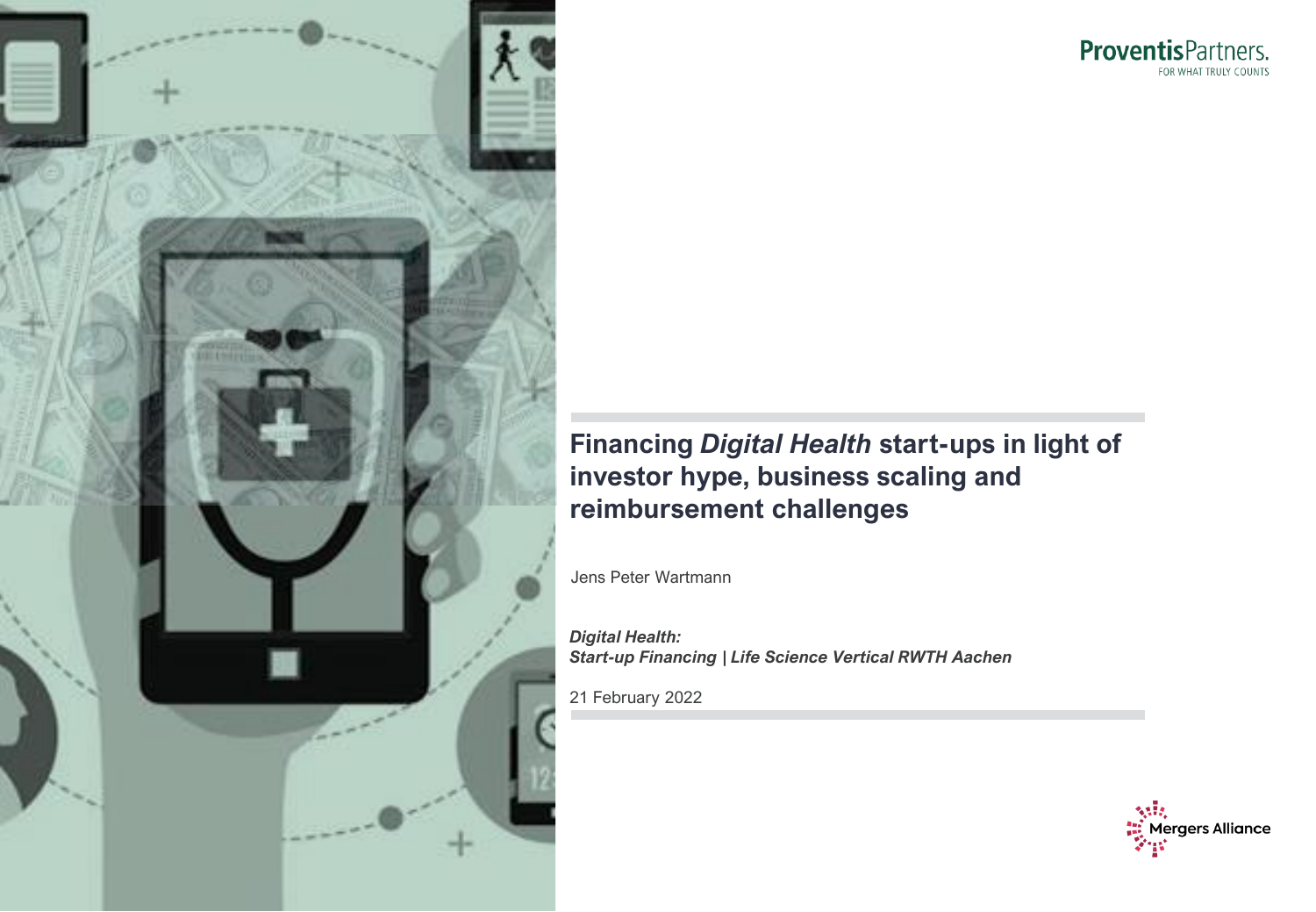| Digital Health - a Megatrend of our time                              |  |
|-----------------------------------------------------------------------|--|
| Digital Health - Current funding environment                          |  |
| Key economic drivers & challenges for a Digital Health business model |  |
| <b>Case Studies</b>                                                   |  |

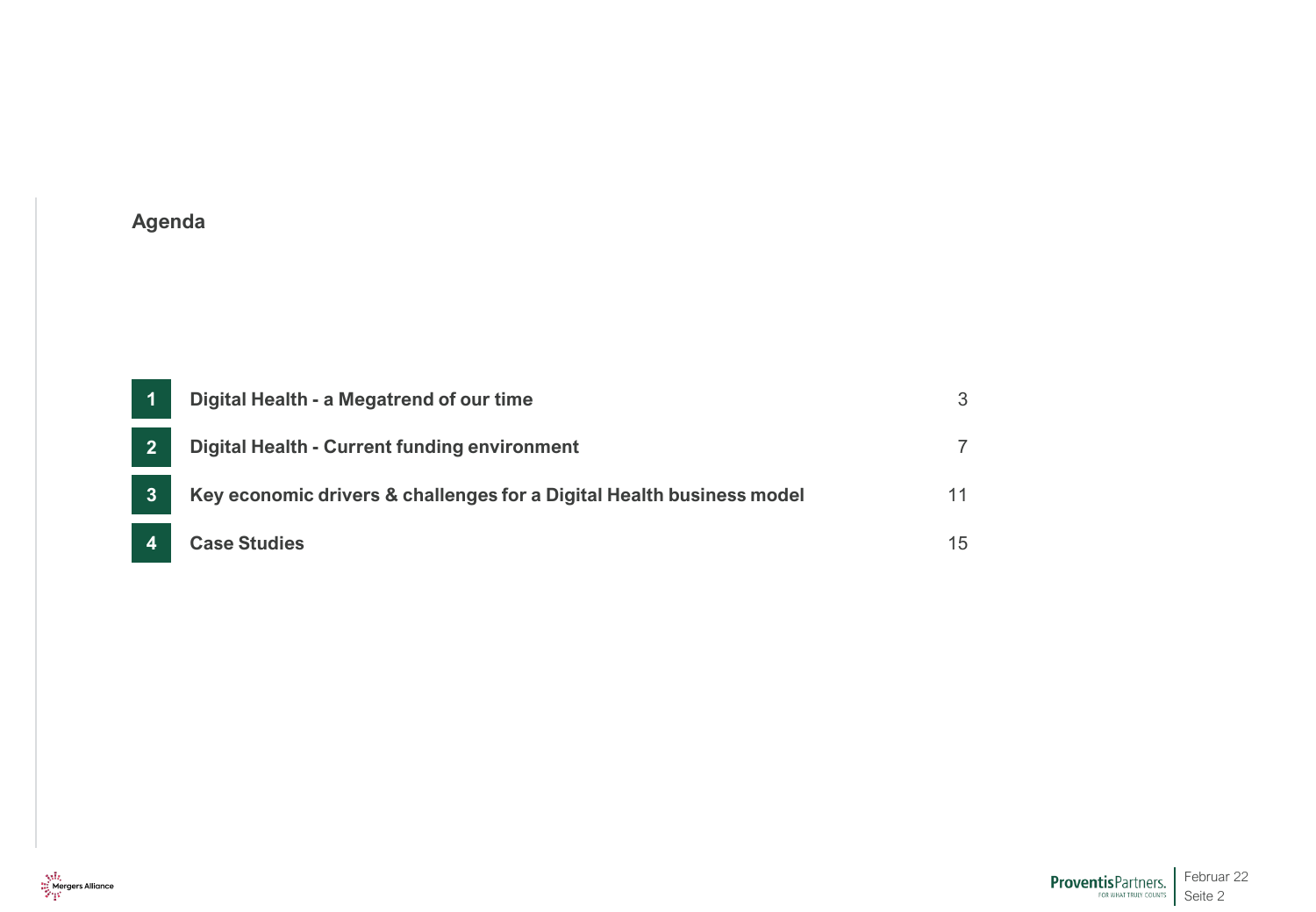<span id="page-2-0"></span>

|                | Digital Health - a Megatrend of our time                              |    |
|----------------|-----------------------------------------------------------------------|----|
| $\overline{2}$ | <b>Digital Health - Current funding environment</b>                   |    |
| $\mathbf{3}$   | Key economic drivers & challenges for a Digital Health business model | 11 |
|                | <b>Case Studies</b>                                                   | 15 |

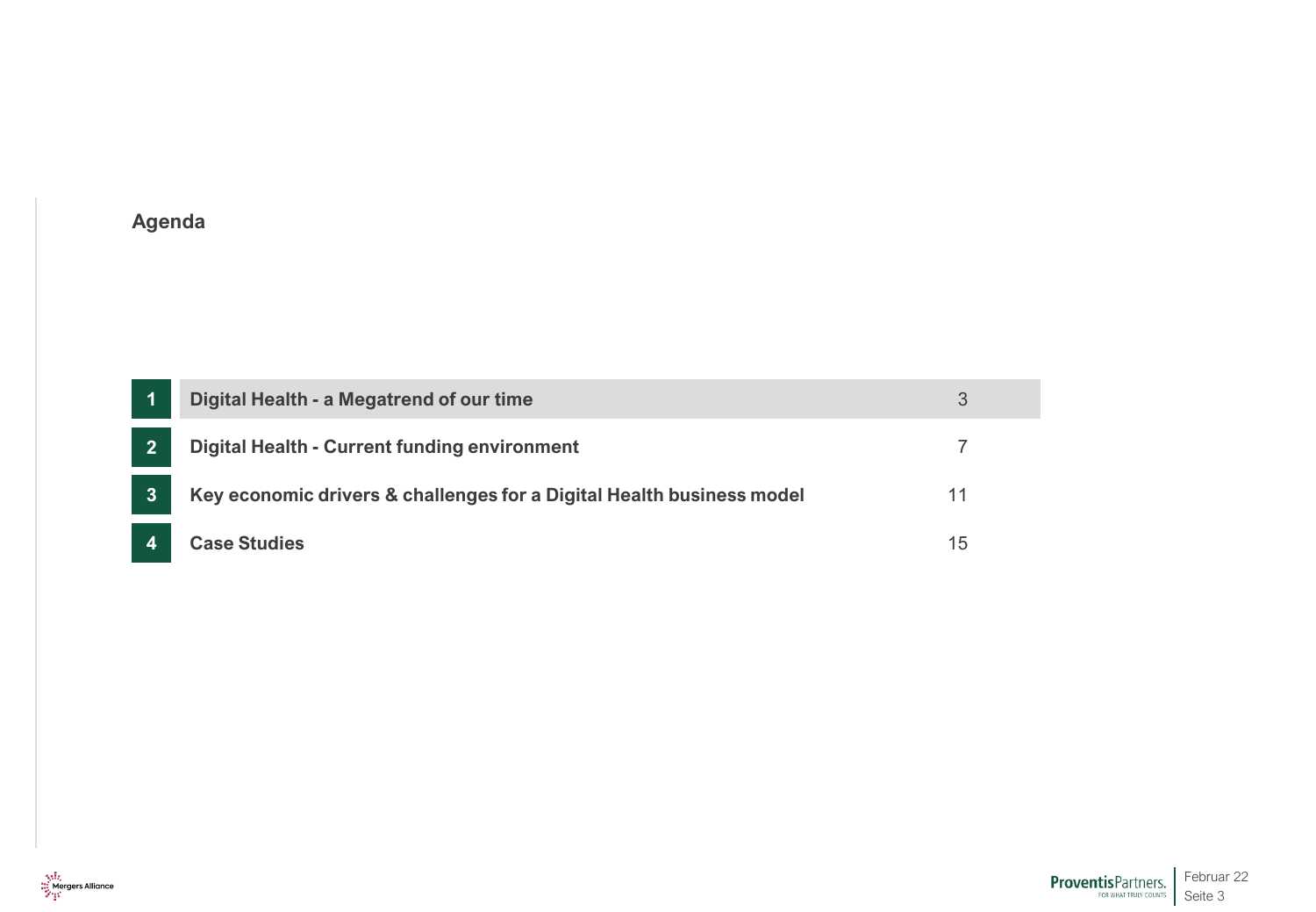

February 2022 Page 4

**ProventisPartners.** 

**All stakeholders in the wider healthcare industry are users and contributors to increased and accelerated digitalization.**

्राहि<br>स्ट्रिलिया Mergers Alliance<br>हिन्दू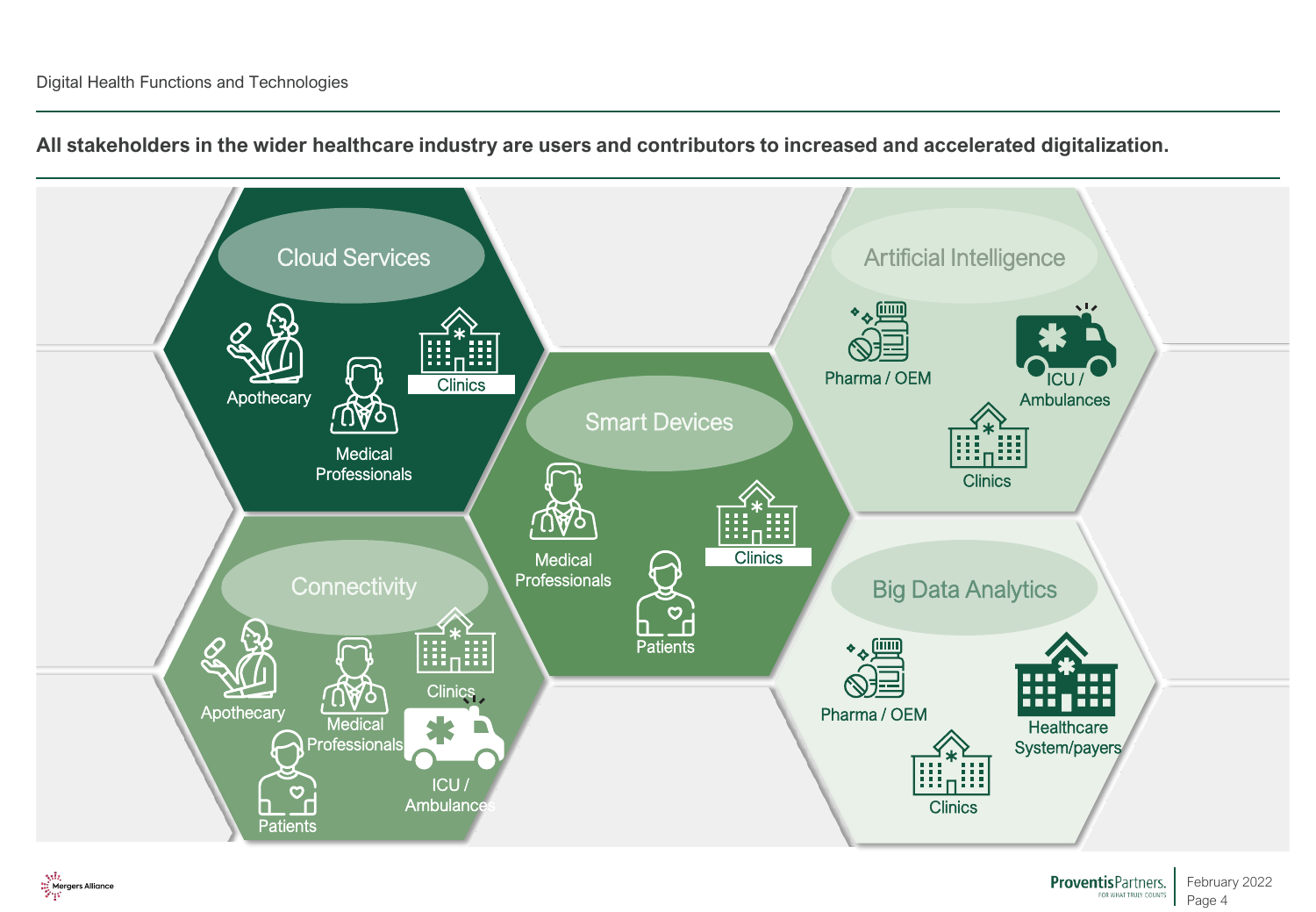**Digitalization touches and adds value to every inch of the healthcare industry from the initial touchpoints with patients over enhanced diagnostic and medical interventions to the challenges of the supply chain logistics**

1) Patient Journey (Telemedicine) • OTCs directly ordered through online pharmacies • Rx prescribed by Tele-doctor to pharmacy (ePrescription) • Patient Education with AR/VR 2) Medical Research, Development & Science/Health Policy • Big Data Analytics – in silicio even on a molecular level in drug R&D • Combining long-term health data with socio-economic parameters 3) Diagnostics • Smart Devices • Remote Patient Monitoring • Digital Imaging with AI integration 4) Medical Infrastructure & Administration

- Organizational & resource efficiency
- Bots and AI Support
- Efficient billing and reimbursement

# 5) Supply Chain / Souring

- Precious goods / Cool chains
- Data security
- Real-time allocation



Page 5

**FOR WHAT TRILLY COUNTS** 

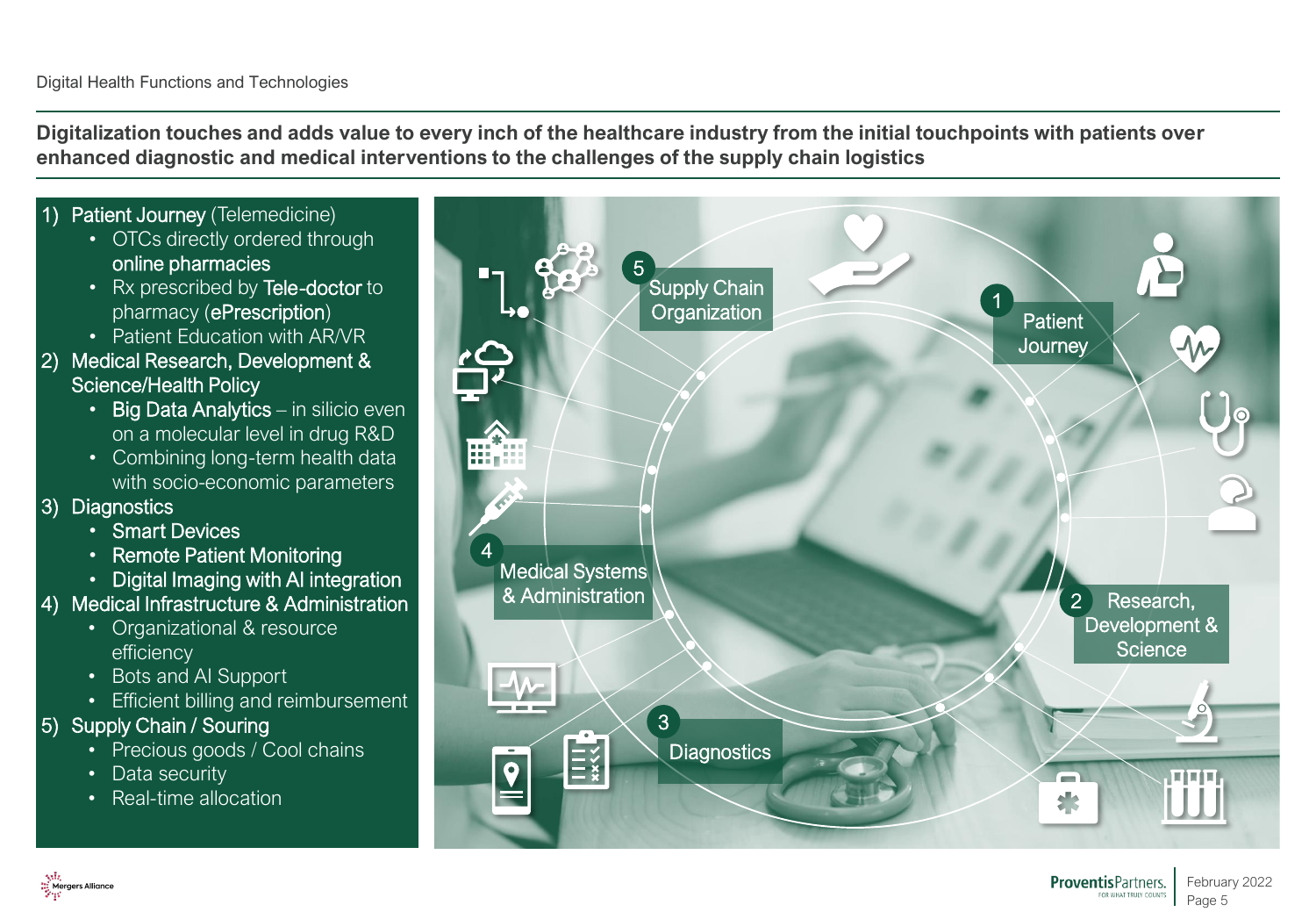

**The largest 150 digital health start-ups have raised over \$20B in total/aggregate funding across 600+ deals from 900+ unique investors.**

Digital health is the convergence of digital technologies with health, healthcare, living, and society to enhance the efficiency of healthcare delivery to make medicine more personalized and precise.



Source: Mercom Capital, 5-HAT, CB Insights, PP-Analysis

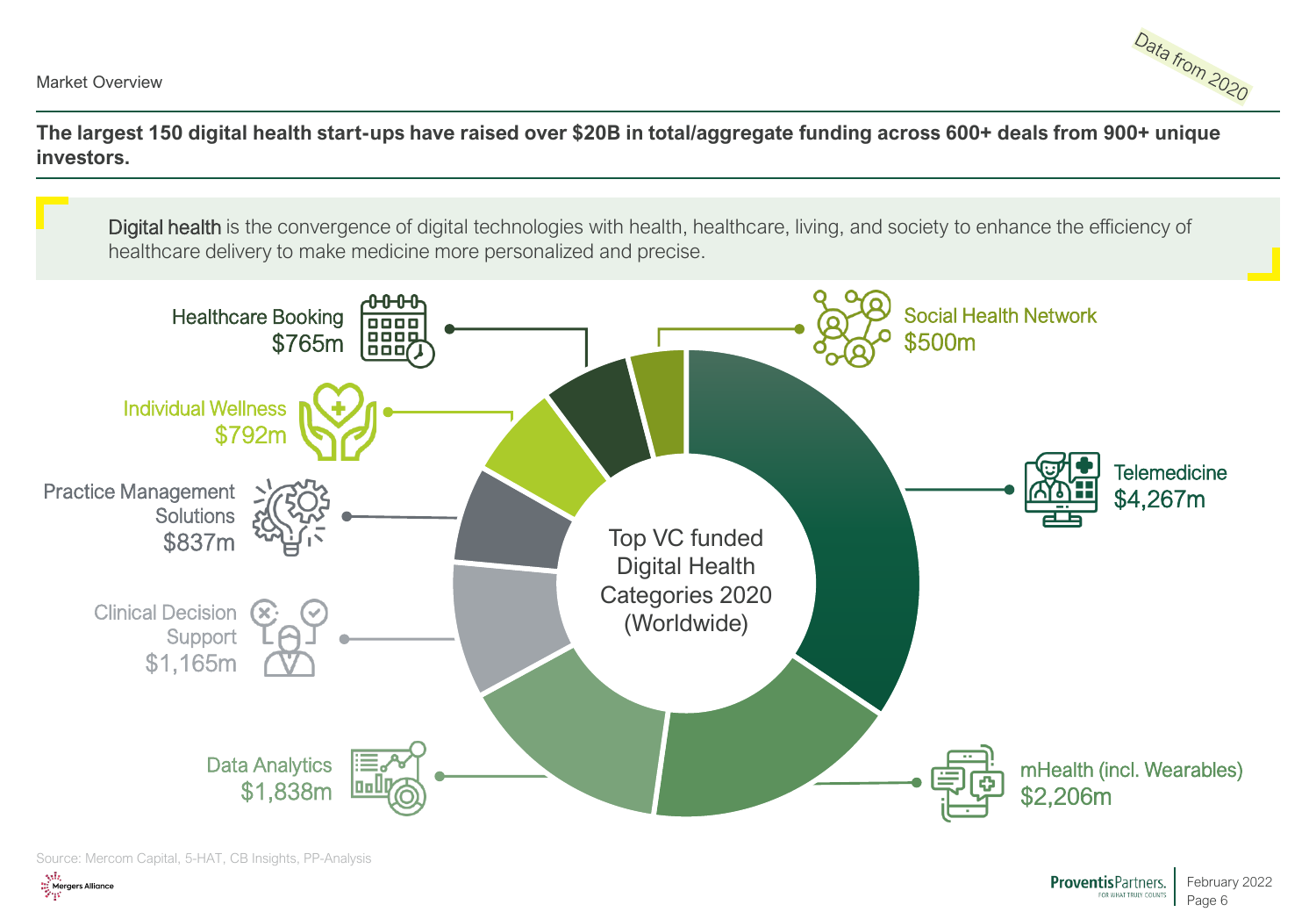<span id="page-6-0"></span>

|                | Digital Health - a Megatrend of our time                              |    |
|----------------|-----------------------------------------------------------------------|----|
| $\overline{2}$ | <b>Digital Health - Current funding environment</b>                   |    |
| $\mathbf{3}$   | Key economic drivers & challenges for a Digital Health business model |    |
|                | <b>Case Studies</b>                                                   | 15 |

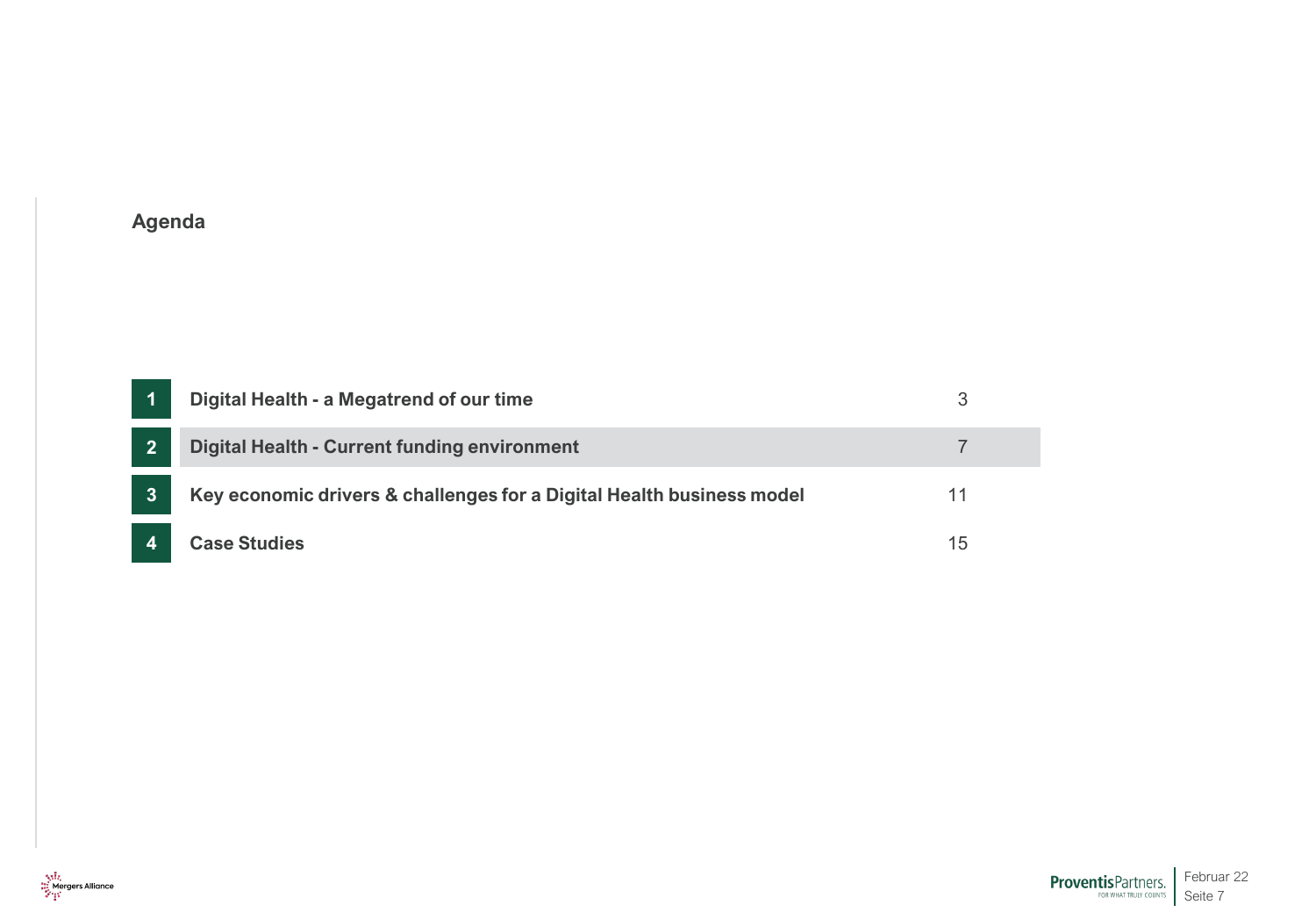**VC funding of Digital Health companies grew significantly – but funding & valuation hikes dominated by the huge US market!**

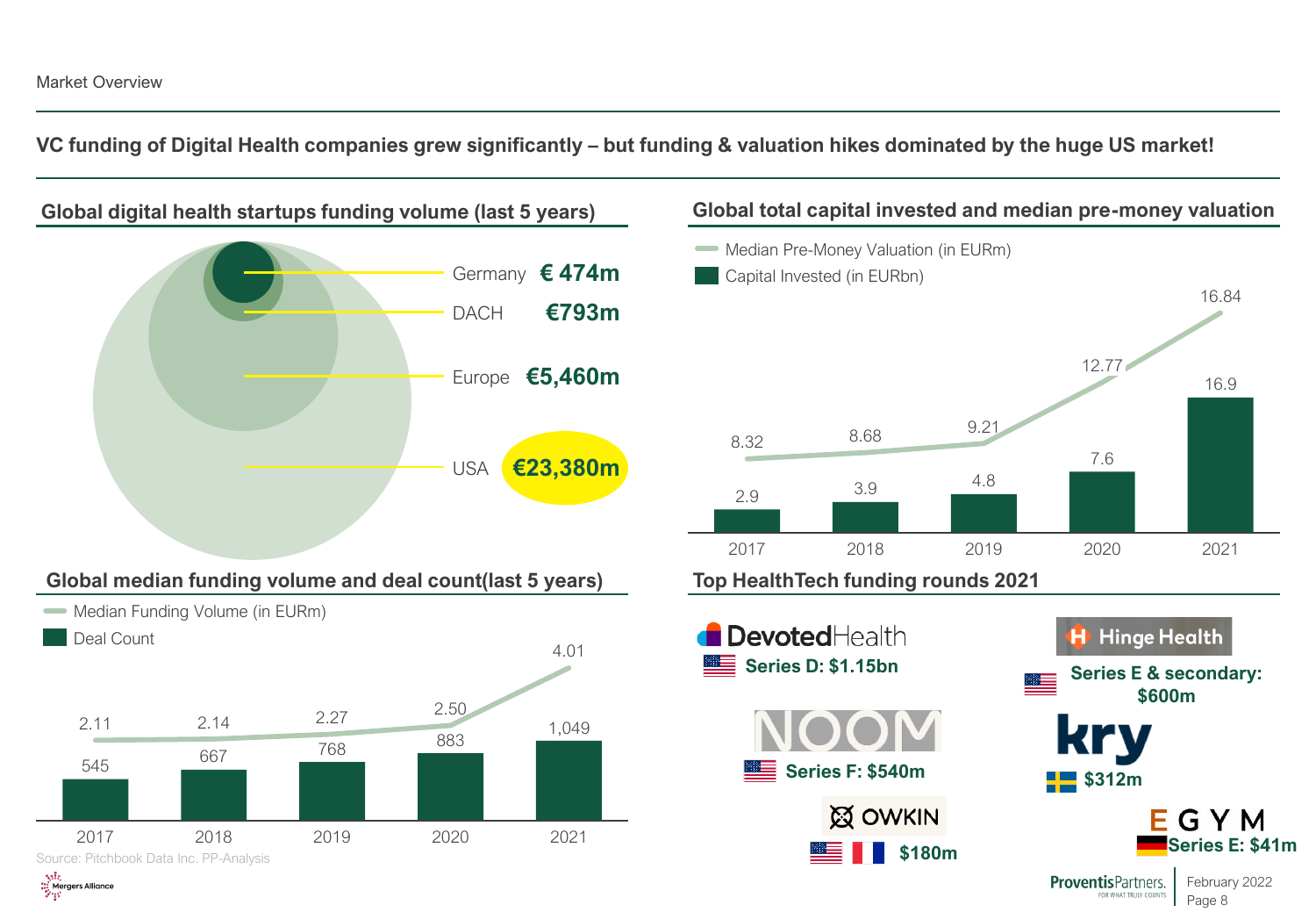ू हों?<br>स्ट्री Mergers Alliance<br>अधि

Seed & Early Stage (Series A)

**VC funding of Digital Health companies in Seed & Early Stage (Series A).**





## **Global median funding volume and deal count (last 5 years)**



# **Aggregate Global funding volume (last 5 years) Global total capital invested and median pre-money valuation**

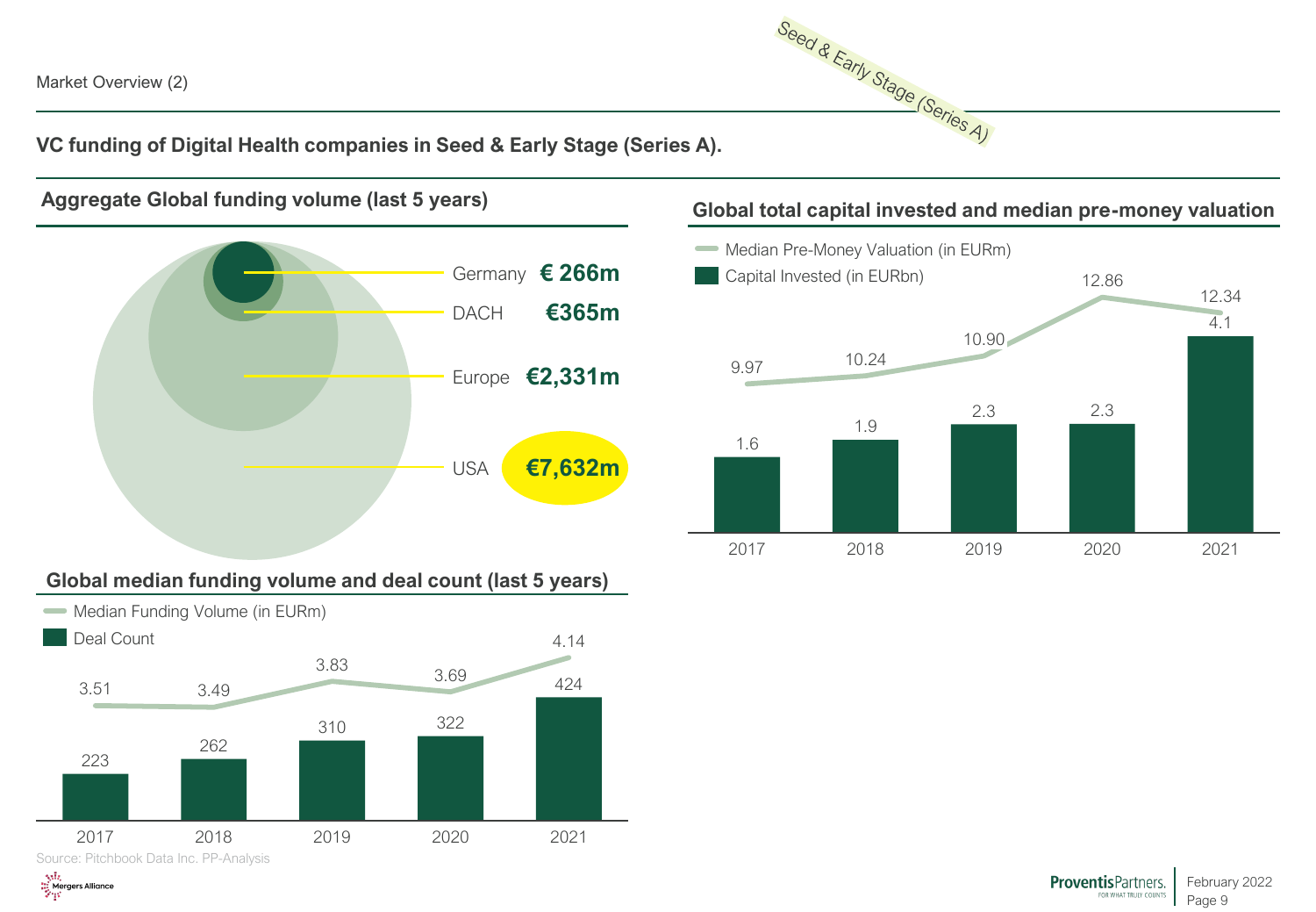**The Top VC funding deals (2021) for digital health companies in Europe reveal the investor's appetite for later stage, scalable business models with a skew towards PoC / patient (consumer)-oriented models … funding volumes are way below the US, though.** 

| <b>Companies</b>                                    | Deal Type                 | <b>Indication / Business Focus Business Model</b> |                                                                      | Company<br><b>Country</b> | Deal Size Deal Date<br>(EURm) |          | Pre-money |
|-----------------------------------------------------|---------------------------|---------------------------------------------------|----------------------------------------------------------------------|---------------------------|-------------------------------|----------|-----------|
| Oviva                                               | Later Stage VC Diabetes   |                                                   | Nutrition therapy/advice for T2D patients                            | Switzerland               | 68.00                         | 01.09.21 | 111       |
| Koa Health                                          |                           | Later Stage VC CNS / Mental Health                | Cognitive-behavioral therapy                                         | Netherlands               | 35.00                         | 09.02.21 | n/a       |
| <b>EGYM</b>                                         | Later Stage VC Fitness    |                                                   | Unique Fitness ecosystem                                             | Germany                   | 34.85                         | 16.09.21 | 170       |
| <b>AdjuCor</b>                                      |                           | Later Stage VC Cardio-Vascular                    | Combination of implant and digital technology                        | Germany                   | 29.00                         | 09.06.21 | 123       |
| <b>Avi Medical</b>                                  |                           | Early Stage VC GP / Telemedicine                  | Telehealth primary care (GP) services                                | Germany                   | 28.50                         | 07.06.21 | 31        |
| Quin                                                |                           | Later Stage VC GP / Telemedicine                  | Sympthom checker and GP telehealth services                          | Netherlands               | 25.00                         | 18.01.21 | 75        |
| ScreenPoint Medical Later Stage VC Oncology (mamma) |                           |                                                   | Al-driven imaging diagnostics for breast cancer patients Netherlands |                           | 23.67                         | 27.07.21 | n/a       |
| Kenbi                                               | Early Stage VC Home Care  |                                                   | Digitally powered home care services                                 | Germany                   | 23.50                         | 16.12.21 | n/a       |
| Novadip                                             |                           | Later Stage VC Tissues regeneration               | Autologous cell thearpies                                            | Belgium                   | 20.27                         | 30.09.21 | 72        |
| $\sim$ $\sim$                                       |                           |                                                   |                                                                      |                           |                               |          |           |
| <b>Clue</b>                                         |                           | Later Stage VC Women's Health                     | Period and ovulation tracker                                         | Germany                   | 16.95                         | 31.08.21 | 51        |
| felmo                                               |                           | Early Stage VC Animal Health                      | Mobile veterinary services                                           | Germany                   | 15.00                         | 04.08.21 | n/a       |
| Dopavision                                          |                           | Early Stage VC Ophtalmology                       | Digital treatment of childhood myopia                                | Germany                   | 12.00                         | 14.07.21 | 10        |
| <b>Humanoo</b>                                      |                           | Early Stage VC Mental Health                      | Online coaching for mental health/employee well-being                | Germany                   | 10.00                         | 01.04.21 | 36        |
| Actio                                               | <b>Seed Round Fitness</b> |                                                   | Wellness/fitness coaching app                                        | Germany                   | 8.50                          | 16.02.21 | n/a       |
| <b>Clinomic</b>                                     |                           | Early Stage VC Intensive Care                     | Al-powered support of ICUs                                           | Germany                   | 7.00                          | 19.03.21 | 3         |
| <b>MedKitDoc</b>                                    | Seed Round                | GP / Telemedicine                                 | Combining med devices, smartphone and telehealth                     | Germany                   | 7.00                          | 28.12.21 | n/a       |
| <b>HelloBetter</b>                                  |                           | Early Stage VC Mental Health                      | Online coaching / stress, burnout etc.                               | Germany                   | 6.00                          | 27.10.21 | n/a       |
| Lindera                                             |                           | Early Stage VC Fall Prevention / Fitness          | 3D Motion Tracking for (elderly/disabled acre), fitness              | Germany                   | 6.00                          | 25.11.21 | n/a       |

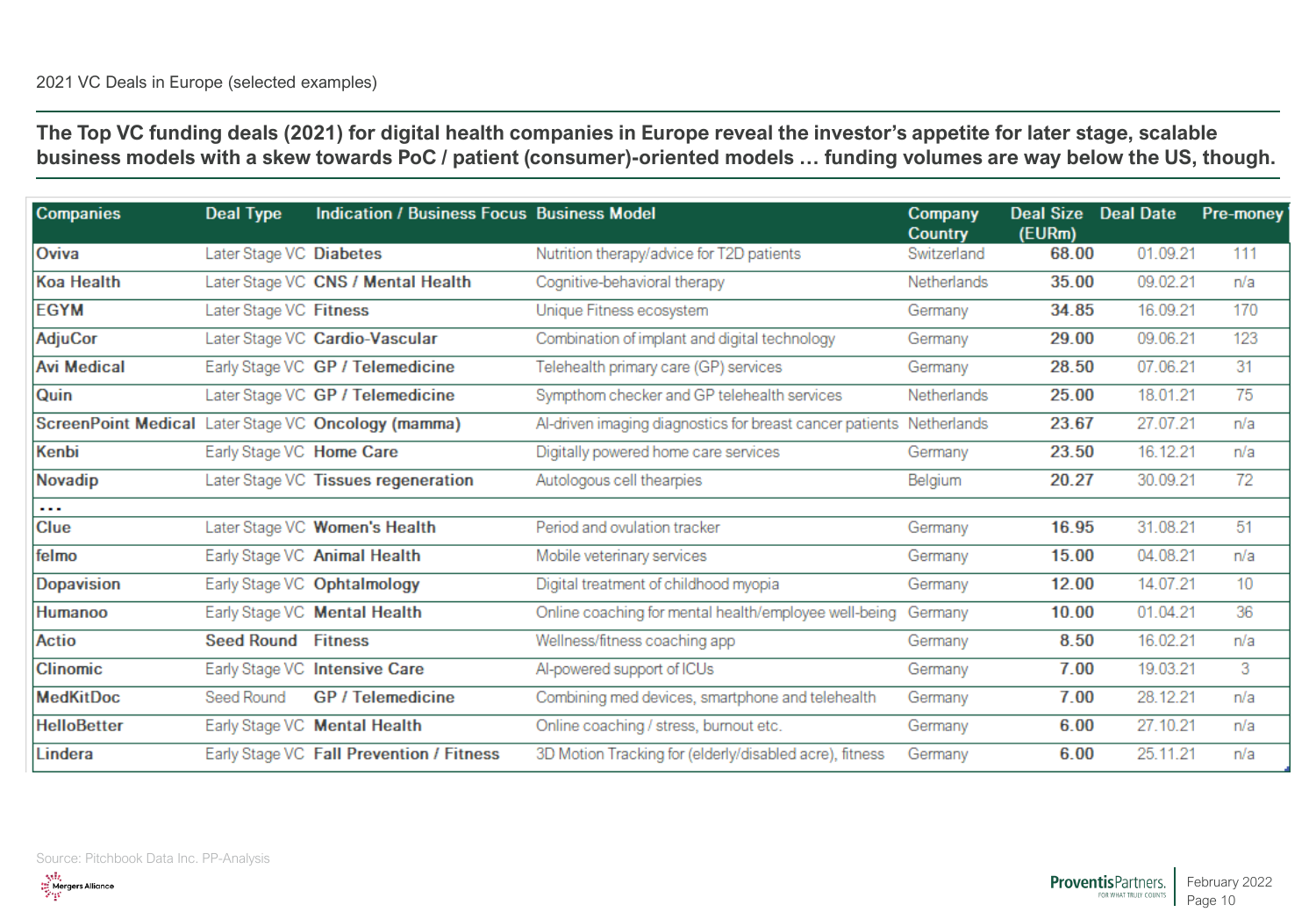<span id="page-10-0"></span>

|                | Digital Health - a Megatrend of our time                              |    |
|----------------|-----------------------------------------------------------------------|----|
| $\overline{2}$ | Digital Health - Current funding environment                          |    |
| $\mathbf{3}$   | Key economic drivers & challenges for a Digital Health business model |    |
|                | <b>Case Studies</b>                                                   | 15 |

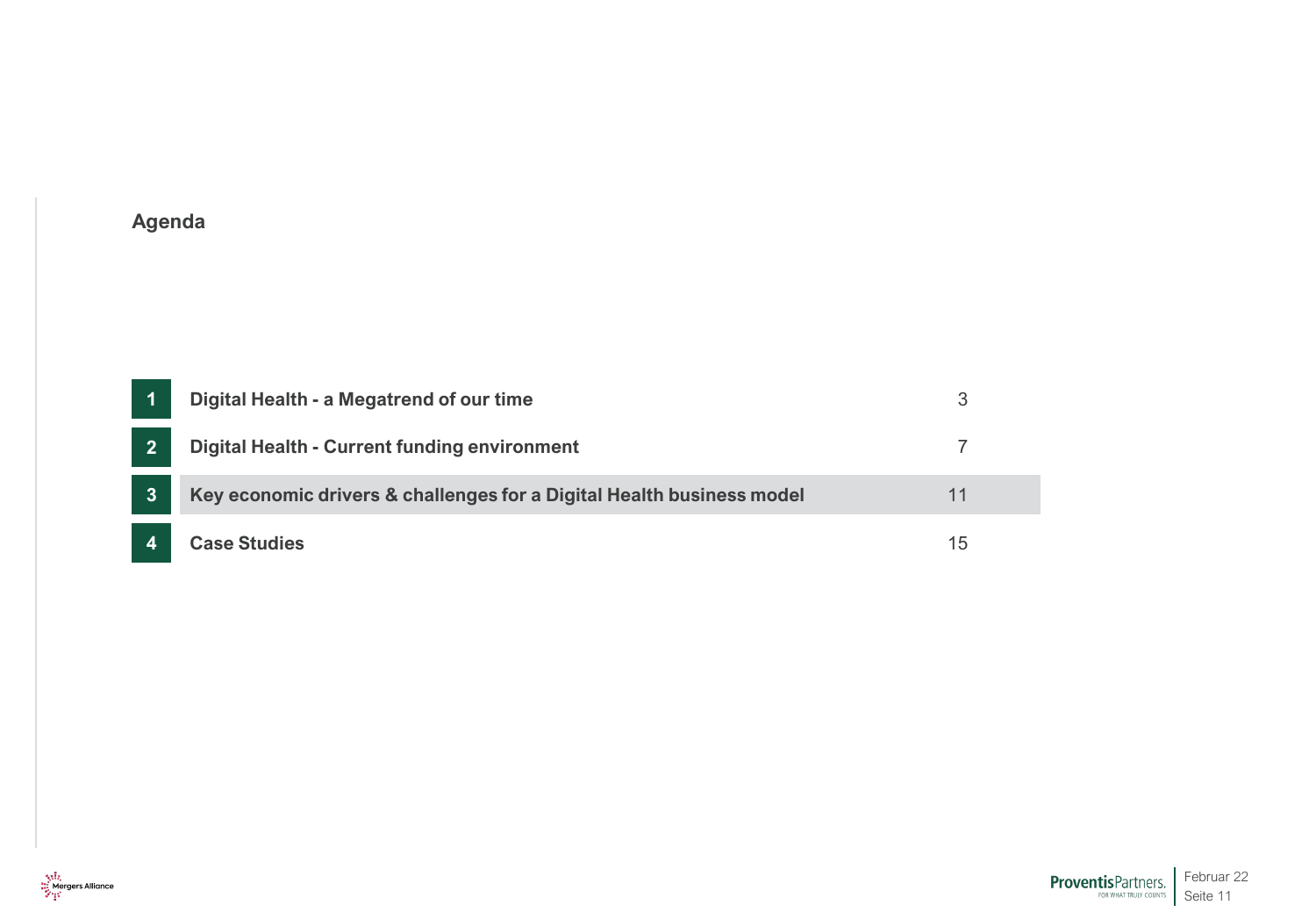### **Reimbursement – often viewed as the holy grail in a healthcare business model – key requirements for "DiGAs" in Germany.**

- ➢ Digital Health Apps ("DiGAs") were formally introduced and legally established for reimbursement with the *Digitale-Versorgung-Gesetz (DVG)* on 19 December 2019: since then, ca. 73m persons insured (GKV) can legally claim the prescription or use of a DiGA for their specific (chronic) indications.
- ➢ REQUIREMENTS
	- ➢ Comply with new Medical Device Regulation (MDR) [class I or IIa] >> approval process & procedures via BfArm
	- ➢ Comply with new *Digitale-Gesundheitsanwendungen-Verordnung (DiGAV)*
	- ➢ Applicant must provide evidence for "positive effect on medical care" *(positiver Versorgungseffekt)*
	- ➢ FRONTEND
		- $\circ$  The "App" / solution for **patients** (and possibly: +healthcare providers)
		- o (Tele-)Services by the App provider
		- o Diagnostics: connection/link with sensors etc.
		- o Therapy: dashboards, pat journals, patient education, medical advice, therapy goals/plans/monitoring/ …
	- ➢ BACKEND
		- o Secure data management incl. Adaptability and interoperative standards
		- o Secure user adminstration and access logs/documentation

#### o Strict adherence to GDPR (DSGVO) requirements

- o (Secure) data exchange with statutory healthcare system (GKV)
- o Management of billing/Reimbursement process with other integrated providers & GKV systems
- o Content Management

#### o Fulfilment of Checklist 1 & 2 according to *DiGAV*

*!! Possible Problem: data management & hosting outside the EU (>> Art. 45 DSGVO)*

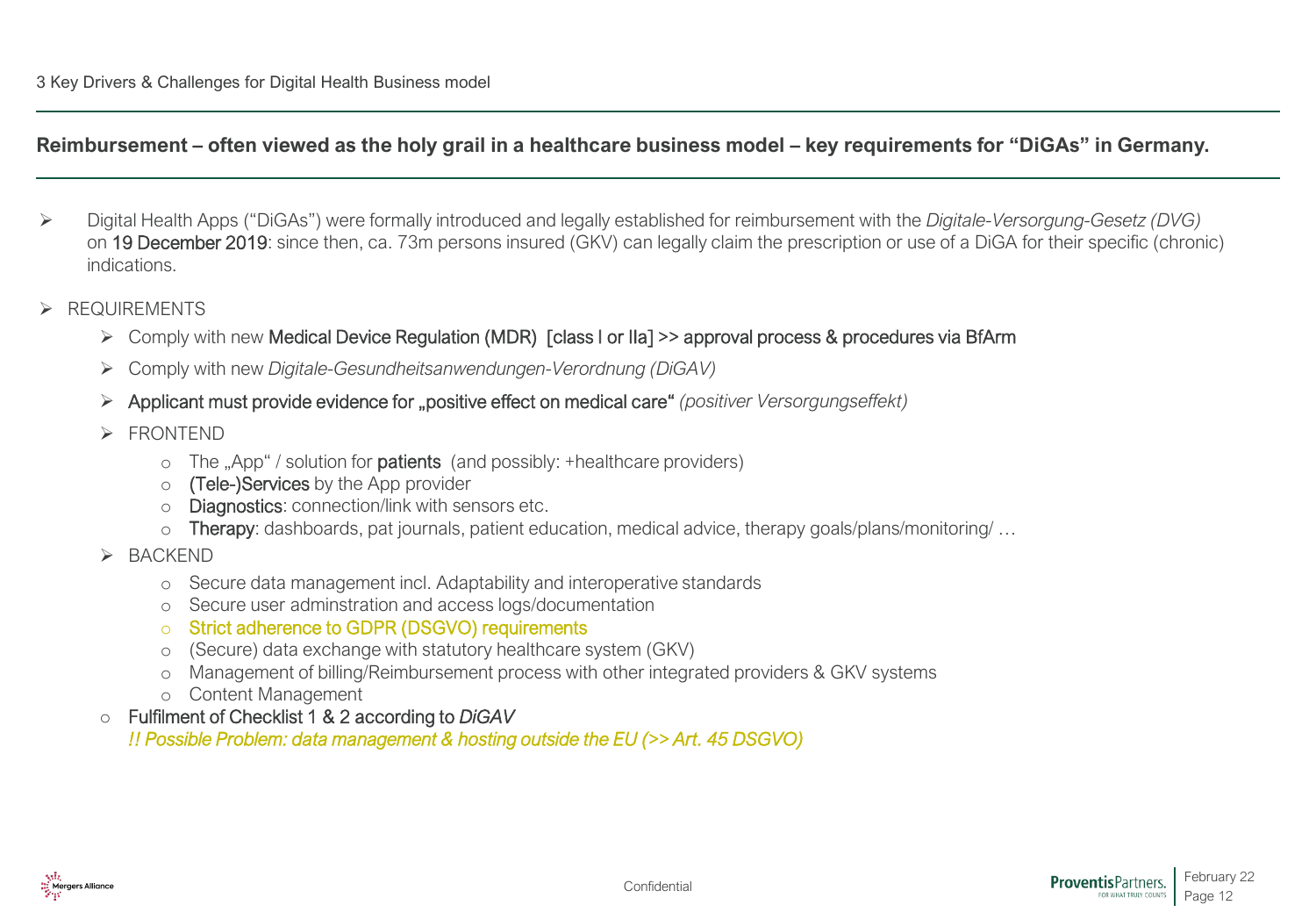### **"DiGA" Reimbursement – Evidence of positive effect on medical care** *(positiver Versorgungseffekt)*

- ➢ Possible categories:
	- ➢ *Medizinischer Nutzen (mN)*
	- ➢ *patientenrelevante Struktur- und Verfahrensverbesserung (pSVV)*
- ➢ REQUIREMENTS
	- ➢ Define relevant patient population … subgroup analysis ok >> but reimbursement will then hold for those subgroups only!
	- ➢ Definition of indication in accordance to ICD-10 (3/4 digit code)
	- ➢ Comparator study must be conducted in accordance with the relevant applicable scientific standards and evaluated by independent body (CRO)
	- ➢ Retroactive comparison is generally possible *(§10 DiGAV)*
	- $\triangleright$  Study must be conducted in Germany!
	- ➢ Study must be quantitative, only qualitative assessment is not permitted
	- ➢ Study must be registered in public study register
	- ➢ Study results must be published

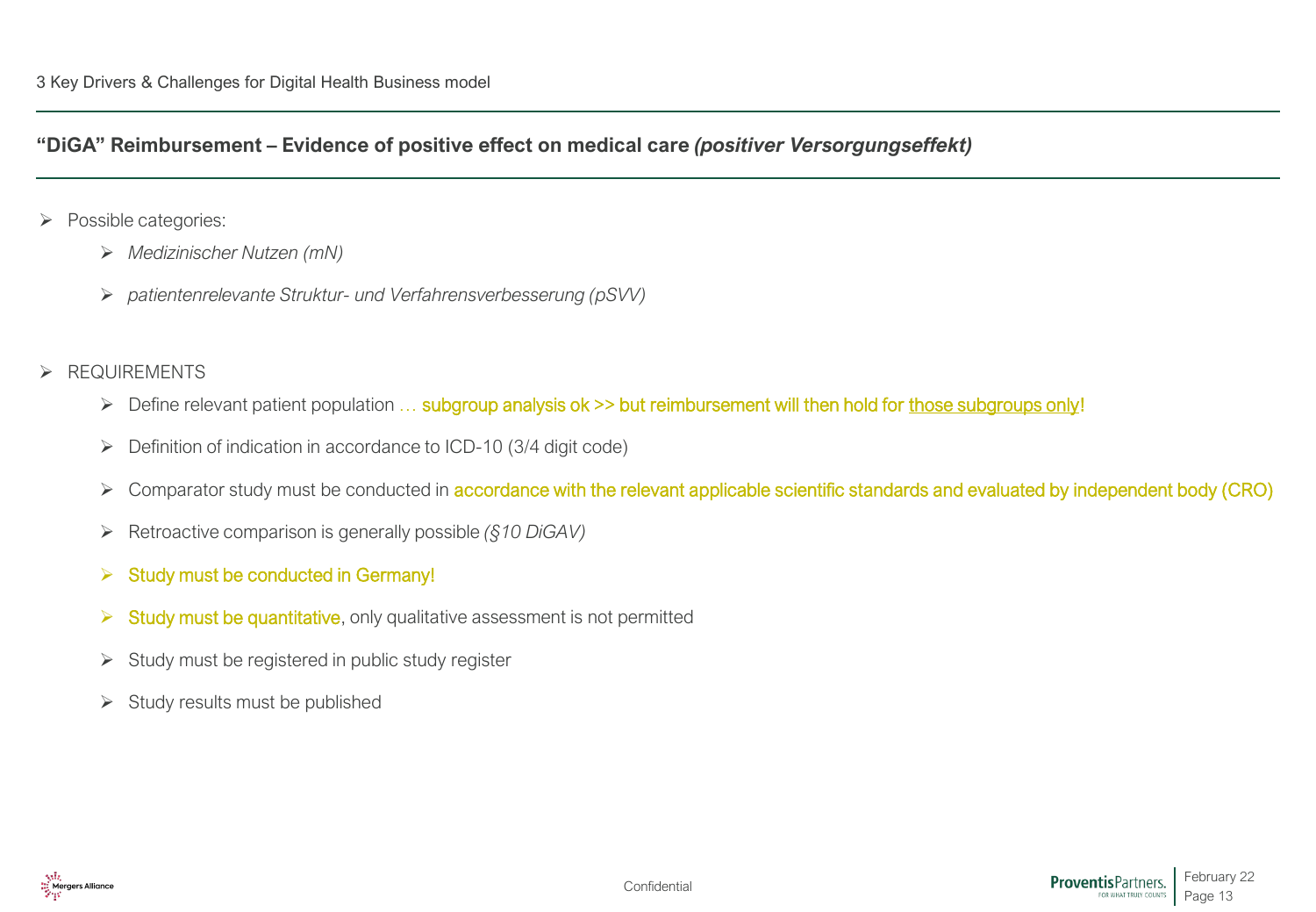**Challenges to the Digital Health model from a VC perspective.** 



\* High-level estimate by Proventis based on YTD actuals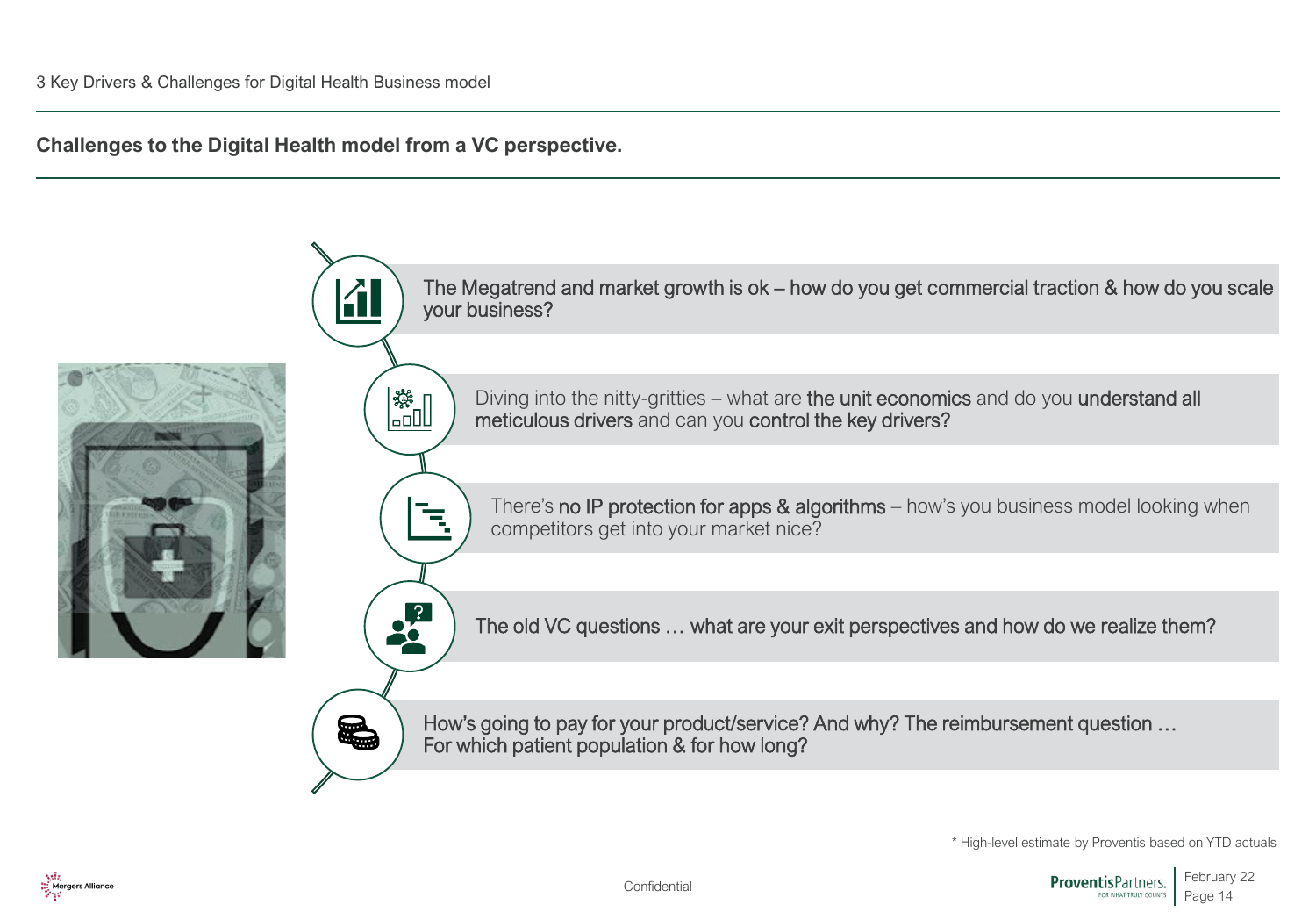<span id="page-14-0"></span>

|                | Digital Health - a Megatrend of our time                              |    |
|----------------|-----------------------------------------------------------------------|----|
| $\overline{2}$ | Digital Health - Current funding environment                          |    |
| 3              | Key economic drivers & challenges for a Digital Health business model | 11 |
|                | <b>Case Studies</b>                                                   | 15 |

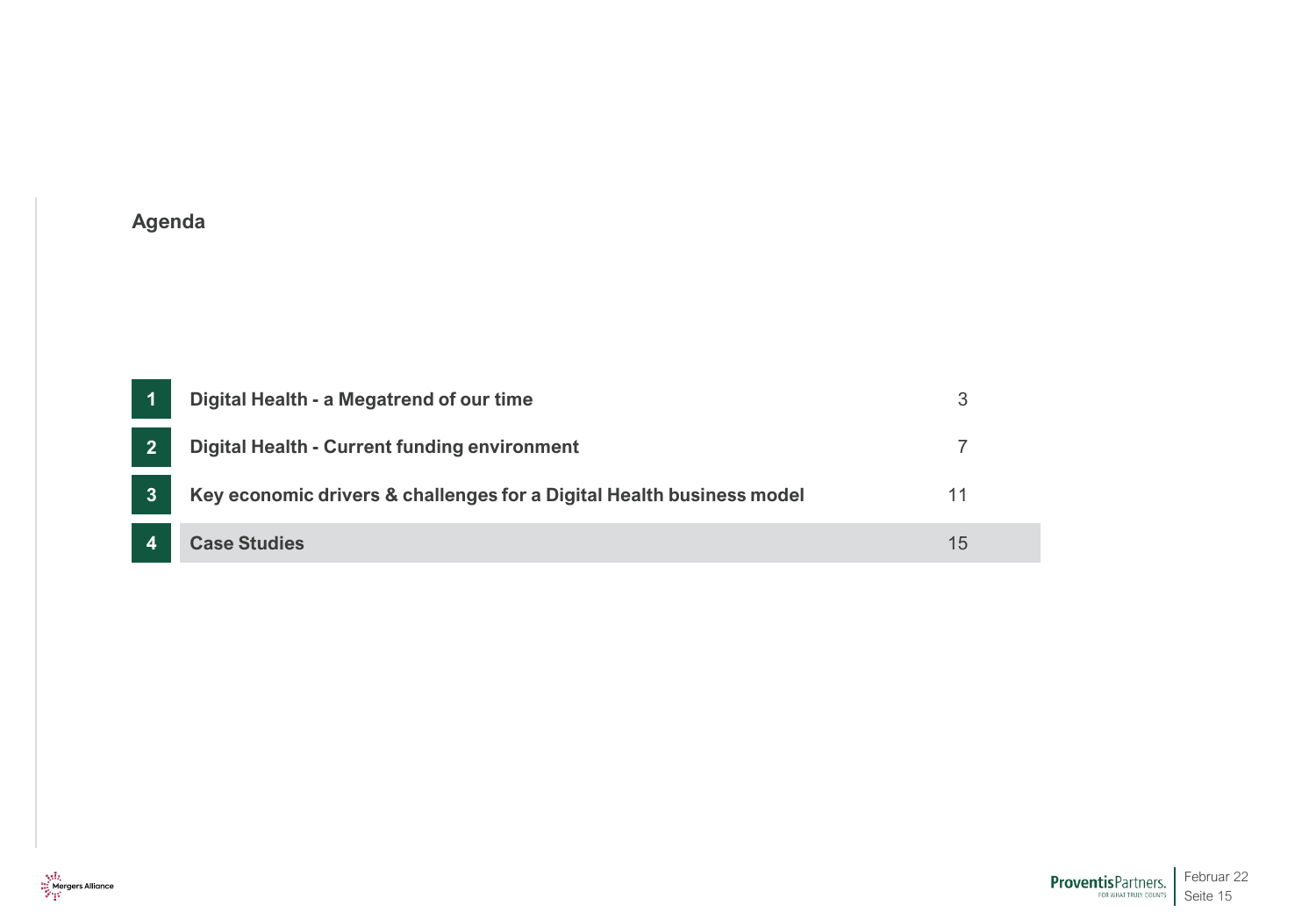Mergers Alliance

**Company A: Early-stage funding and strategic partnering for** *digital imaging software* **company.**

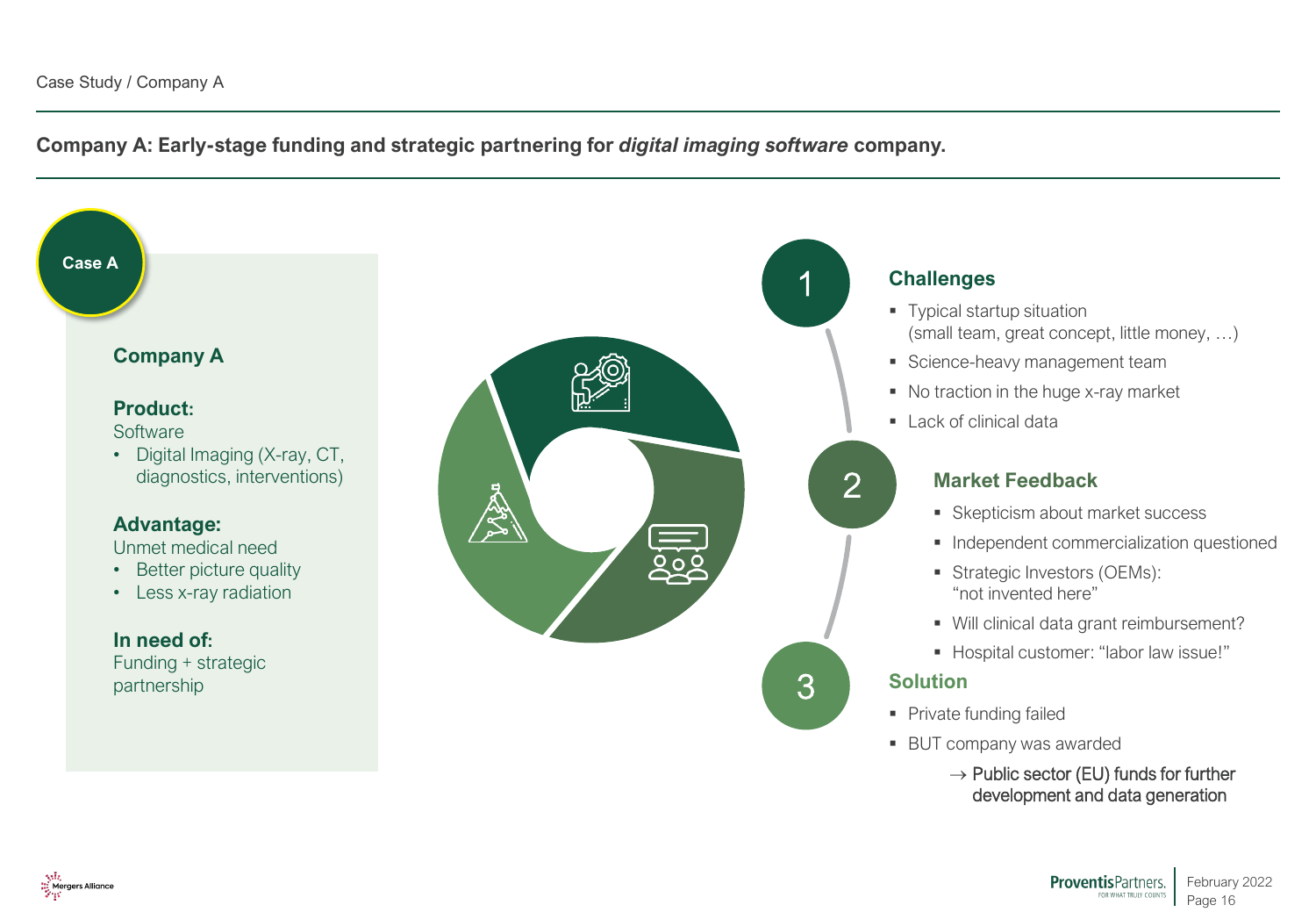**Company B: Series A funding** *logistics tech company* **with focus on** *cool chain logistics for pharma and medtech* **products.**



ProventisPartners. February 2022 FOR WHAT TRULY COUNTS Page 17

Mergers Alliance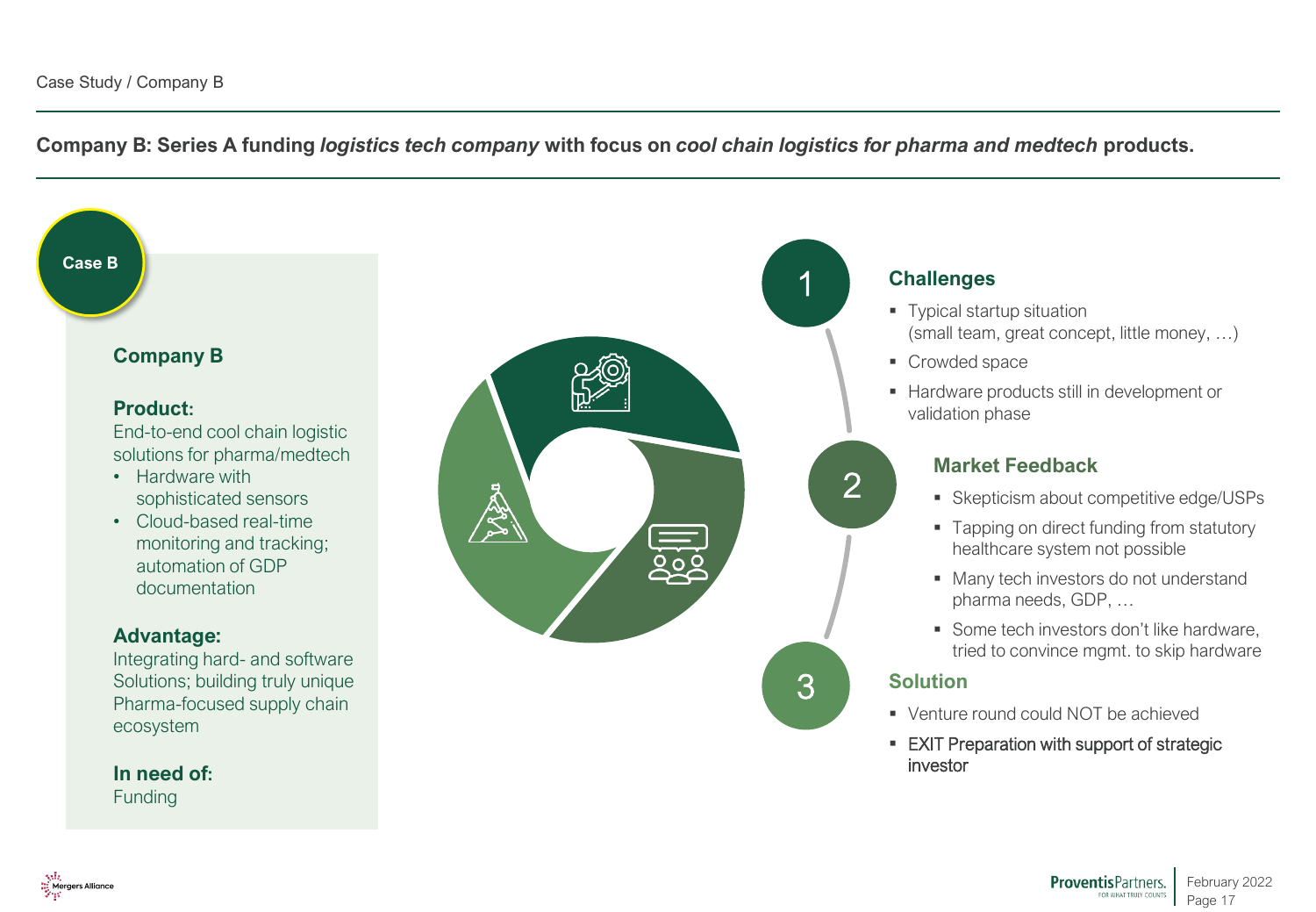**Therapeutic Gaming: Series A funding and strategic partnering for** *therapeutic gaming company in the elderly care/CNS field***.**

**Case C**

#### **Product:**

Unique therapeutic gaming solution with individualized calibration via tof camera and easy-to-handle console

#### **Advantage:**

Holistic product concept covering i) elderly care homes, ii) ambulant (elderly) care and iii) [later] specific areas in Parkinson disease

#### **In need of:**

Funding + strategic partnership



### **Challenges**

- **Typical startup situation** (small team, great concept, little money, …)
- Somewhat complex funding history
- Compelling real-world evidence in elderly care, but only limited data in CNS field only
- More complex business model, no app

# **Market Feedback**

- Many VCs don't like complex cap tables
- Skepticism about scaling and reimbursement beyond project-based funding in elderly care homes
- **Elderly care market not regarded as "sexy"**
- **Pharma/medtech investors require more** clinical data for CNS perspective

# **Solution**

- Focus on operational growth and strategic partnering in the elderly care/nursing home market
- **EXECTED** Leverage backing by statutory health insurance fund in Germany
- **Envisioning VENTURE DEBT** business case & funding model

**ProventisPartners.** February 2022 FOR WHAT TRULY COUNTS Page 18

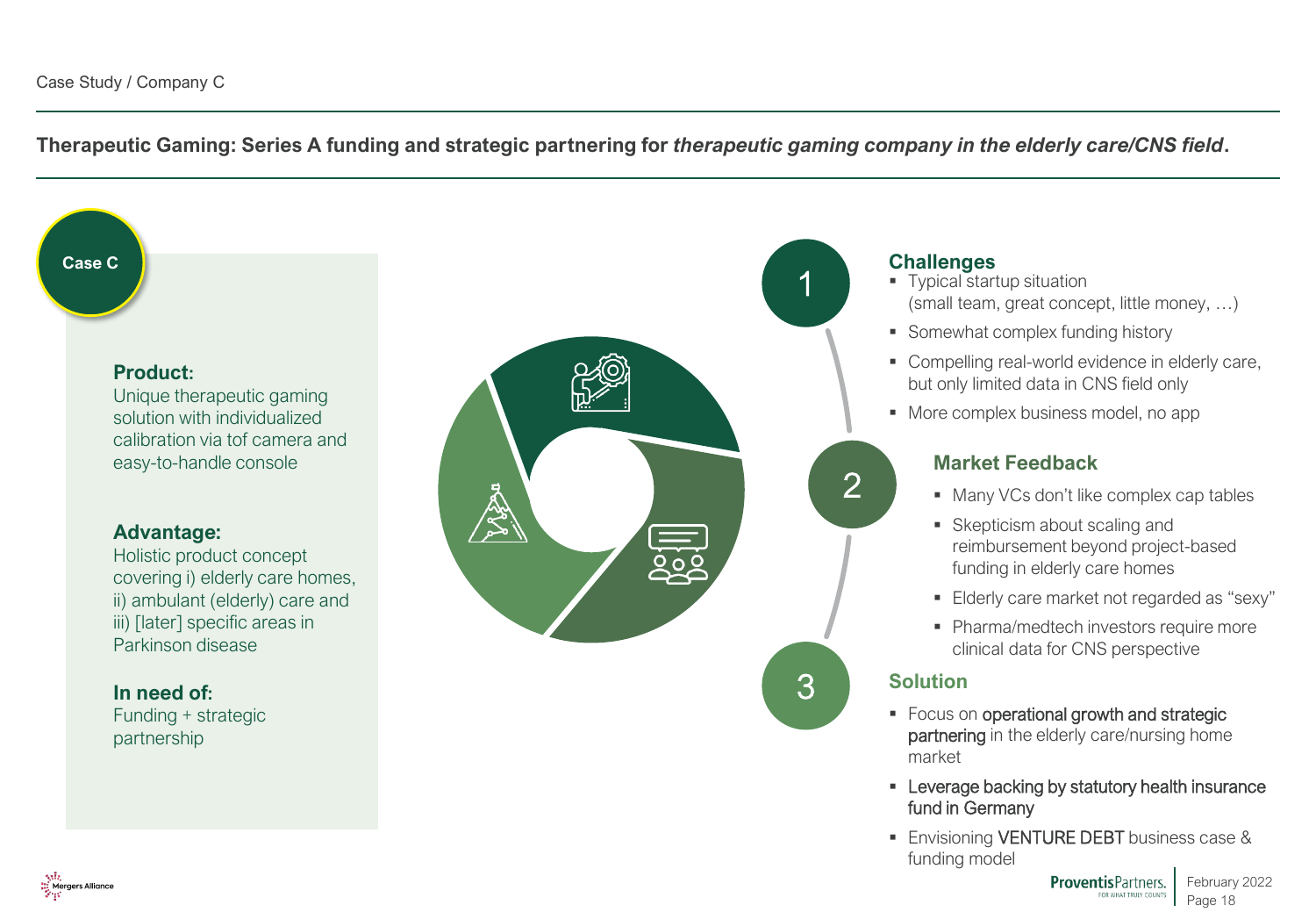**VR solutions for Mental Health: Seed funding and strategic partnering for mental health/relaxation with sophisticated VR solution.**

**Case D**

#### **Product:**

Unique VR solutions (tech platform and content) for mental health/relaxation in various healthcare, well-being and consumer market verticals

#### **Advantage:**

Sophisticated, holistic concept for mental relaxation with truly immersive 3D experiences accompanied by binaural beats

#### **In need of:**

Funding + strategic partnership



## **Challenges**

- Typical seed situation (very small team, great concept, very little money)
- Too many options/leads/verticals to be grasped and followed in a structured way

### **Market Feedback**

- Too early for VCs
- Skepticism about scaling
- Uncertainty about business model and routes to be followed …
	- Medtech product,
	- B2B product for employee-wellbeing;
	- B2B2C or X2C model in global consumer markets

### **Solution**

- Re-focused funding plan for *lower hanging fruits* and immediate commercialization options
- **1** 1<sup>st</sup> closing with new high-calibre business angels secured
- **BOOTSTRAPPING model and** 2<sup>nd</sup> closing with existing / selected new BAs